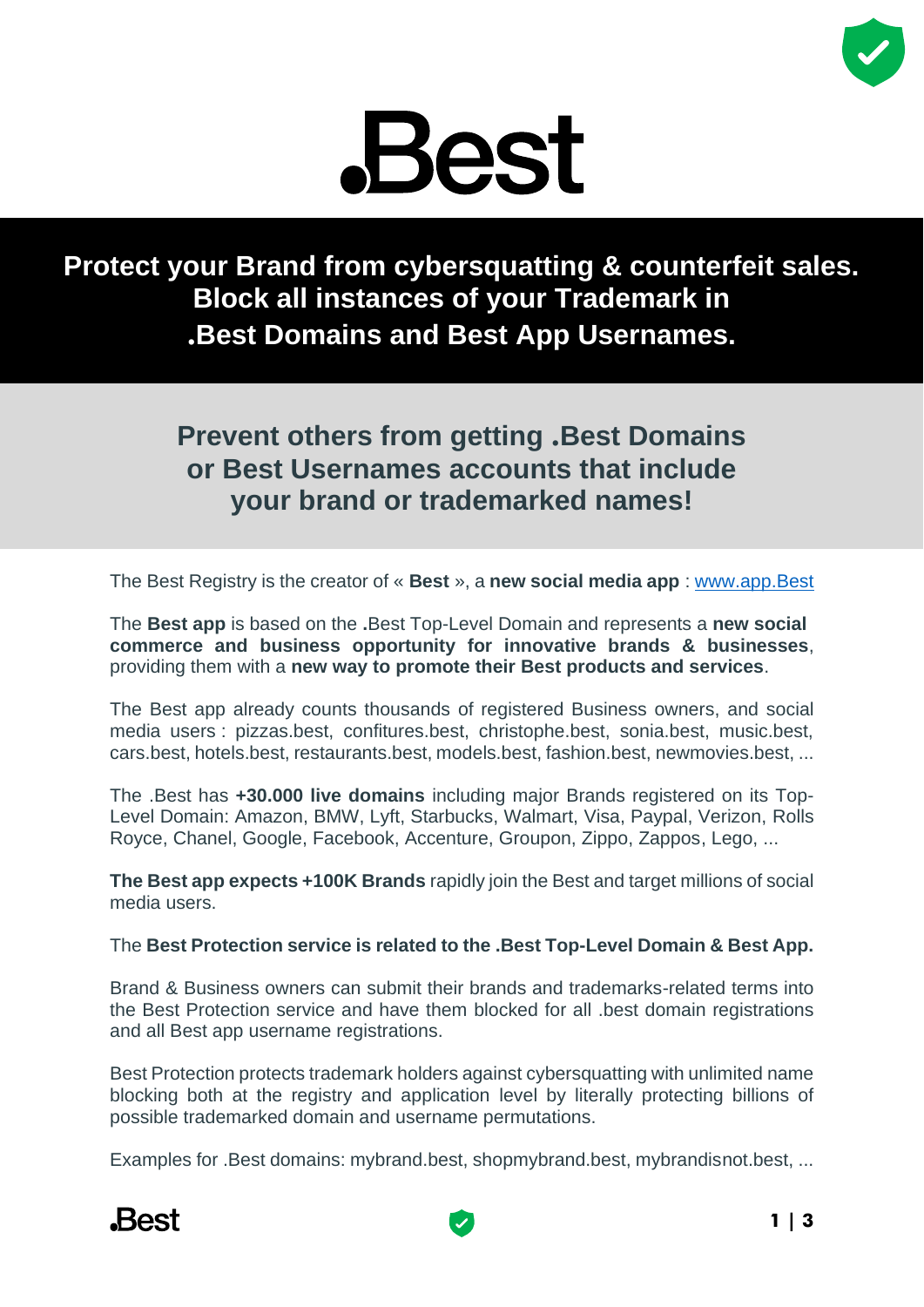#### **How Does the Best Protection Work?**

Best Protection only applies to all valid 5+Letters Registered Trademarks.

1. Brand & Business owners submit their exact match trademark terms to our Best Protection Business Partners.

2. Once trademark terms are verified by our Business Partners and accepted to the Best Protection, the Best monitor and block all instances that include your Trademark for every new **.**Best Domain and Best Username registrations.

3. Once blocked, trademarks are 100% protected against new .Best Domain and Best username registrations for an initial period of 1 to 3 years.

Best Protection service can be renewed in increments of 1 to 3 years.

Important: A .Best domain blocked by the Best Protection is put on hold and is not functional, meaning it may not be used for a website URL, e-mail address, or another type of domain-related functionality.

#### **How to subscribe to the Best Protection service?**

The earlier the Best Protection is subscribed, the more useful it is.

Indeed, because **Best Protection does not block registrations made prior to the subscription**, we recommend brand & business owners utilize Best Protection as soon as possible.

**Subscriptions of your trademark terms have to be processed through our Best business partners**: **.**Best accredited registrars, Best app partners, Best accredited lawyers, and IP specialists.

Once your Trademark terms are verified and accepted, your Trademark terms are blocked for all new **.**Best Domains and Best Usernames registrations containing your trademark.

IMPORTANT: No Trademark Clearinghouse is necessary to submit your terms and trademarks to the .Best Protection.